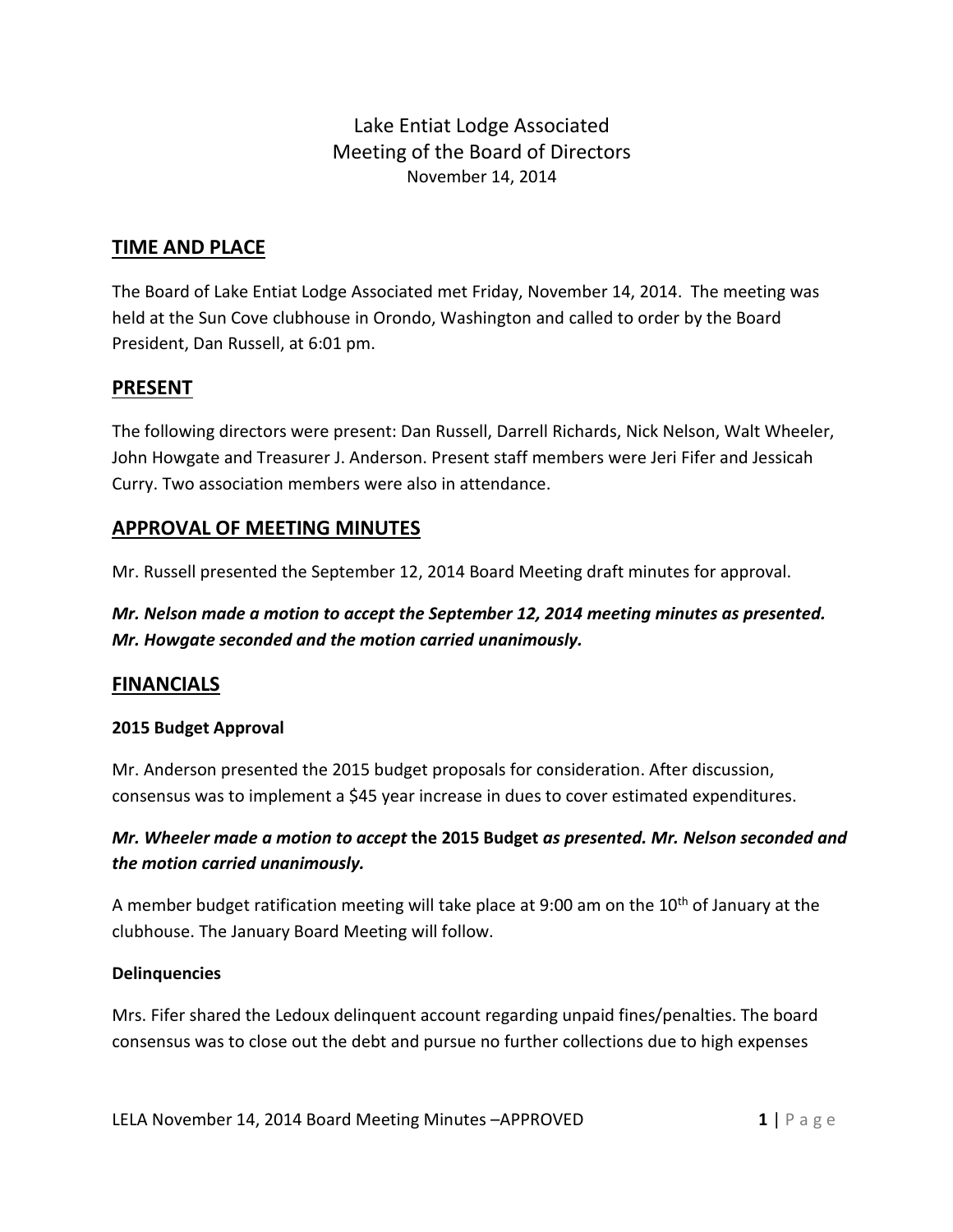associated with hiring an out-of-state attorney. The new property owners had paid all past due assessments when acquiring the property.

### **Project Budget Update**

Mr. Richards shared that the Phase 1 trail mitigation planting has been completed. Grette and Associates have been contracted to monitor and provide necessary reports to the Army Corp of Engineers for the next 5 years. With the project completed, the budget can now be posted on the Sun Cove website. The board requested that management provide complete Phase 1 surety bond information at the next meeting.

### **Water Meters**

As the Sensus meter delivery was delayed by the manufacturer, consensus was that the rest of the money owed shall be paid upon total completion of the training & installation in early spring.

### **Accounting Functions**

Discussion took place in regards to understanding and exploring the possibility of shifting accounting and other current management (WPS) functions to on site at Sun Cove.

Mr. Anderson presented a summary of the project, which included, policies and procedures and a timeline of relevant steps, the first of which is to contact Wapato Point Services to evaluate and establish a catalogue of all the functions they provide for the Association.

Joining Mr. Anderson in this endeavor are Mr. Russell and Mr. Howgate. The three of them shall comprise the oversight committee.

# *Mr. Nelson made a motion to approve and authorize the Account Charter Project and committee members as presented. Mr. Richards seconded and the motion carried unanimously.*

## **OLD BUSINESS**

### **Fire Suppression Planning**

Mr. Richards and Mr. Anderson shared that a representative from the Department of Natural Resources will assess the community and surrounding properties to determine fire hazards and the eligible coverage in regards to possible fire suppression regional grants currently available.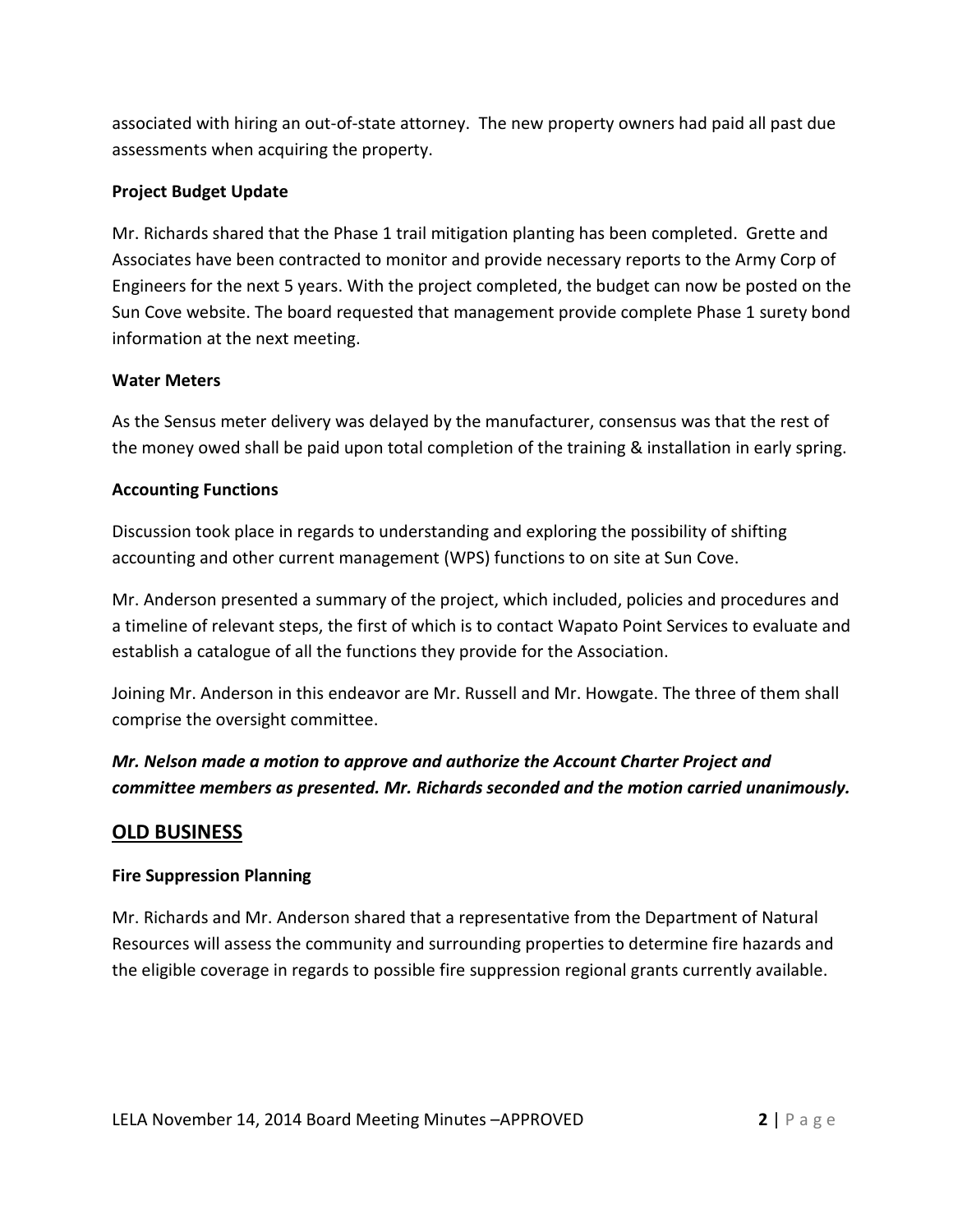### **Trail Update**

Mr. Richards shared that a developed plan for Phase 2 of the trail has been completed. The Association can now proceed with a proposal to the United States Bureau of Reclamation/Greater Wenatchee Irrigation District. Once approval is granted, bids will then be gathered.

## **COMMITTEE UPDATES**

### **Long Range Planning/Capital**

Shoreline erosion occurring around the spits was discussed. The Board asked that any related shoreline surveys be located and provided for a baseline to assist with further research on this potential issue.

### **Community Planning**

Continued discussion took place as it relates to future community buildings and activities and where and how they should be located. The board agreed that the center of the community appears to be the clubhouse and therefore initial discussion focused on where to locate or whether to remodel or re-build the current clubhouse.

At least three drawings will be necessary for a developed presentation to the members regarding the future of Sun Cove, after which steps would be taken to procure preliminary pricings.

#### **Social**

The Association would like to thank all volunteers in conjunction with Ventimiglia Cellars for a very successful wine-tasting event.

The December Christmas party will be on the 3rd of December. Decoration of the clubhouse will be at 5:30 followed by a potluck at 6:30pm.

### **NEW BUSINESS**

### **Recycling Expense**

Mrs. Fifer shared the estimated 2014 expenditures for the new single-sort recycling services. The Board asked that this information be shared with members on the website, etc. for feedback. Staff will be researching for the best pricing available for the service for 2015.

### **OWNER CORRESPONDENCE**